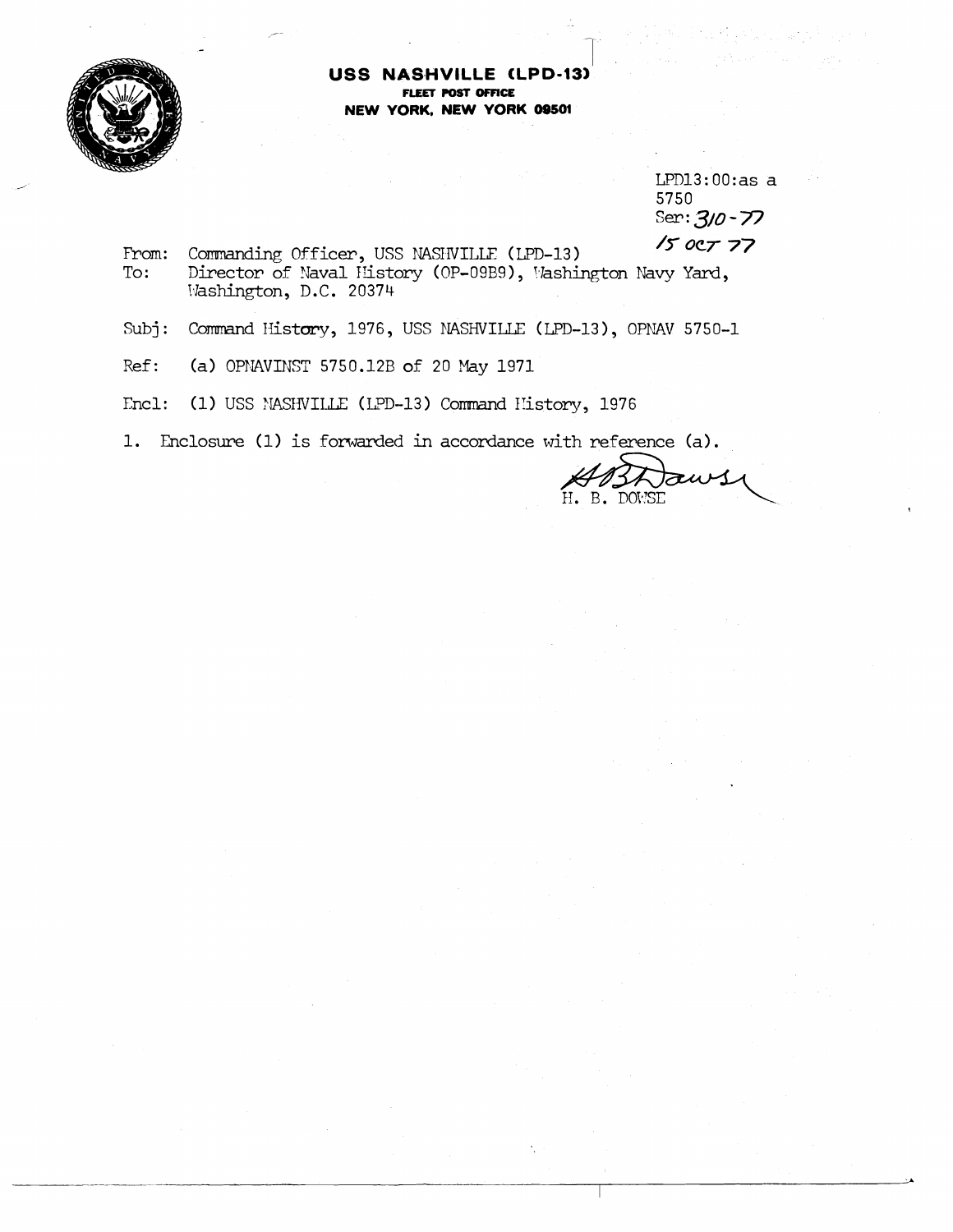1. Command History

a. USS NASHVILLE (LPD-13) was flagship for Commander Amphibious Squadron SIX, commanded by Commodore William Guthrie,USN, from the beginning of the year until 13 JUL 76

<sup>b</sup>. The Commanding Officer of USS NASHVILLE from 1 JAN 76 was Captain George E. Mueller,USN.

c. On 4 JUN 76 Captain Mueller was relieved as commanding officer by Captain Herbert B. Dowse Jr.,<br>USN.

d. On 13 JUL 76 Amphibious Squadron SIX moved off NASHVILLE; the ship, however, remained administratively attached to PhiBron SIX until 1 SEP 76 when it was changed to Amphibious Squadron TWO, commanded by Captain George E. Mueller, and served as flagship.

2. Summary of Operations

a. Chronology

| $1 - 8$           | January                 | Inport Norfolk, Virginia      |
|-------------------|-------------------------|-------------------------------|
| $8 - 9$           | January                 | Ammo Anchorage                |
| $9 - 21$          | January                 | Inport Norfolk, Virginia      |
| $21 - 22$         | January                 | Morehead City, North Carolina |
| 22-27             | January                 | Underway Guantanamo Bay, Cuba |
|                   | 27 Janaury - 2 February | Guantanamo Bay, Cuba          |
| $2 - 4$           | February                | Curacao, New Amsterdam        |
| $4 - 15$          | February                | Anchored Vieques Island       |
| 15-21             | February                | Morehead City, North Carolina |
|                   | 21 February-29 March    | Inport Norfolk, Virginia      |
| 29-31 March       |                         | Virginia Capes                |
| 31 March - 11 May |                         | Inport Norfolk, Virginia      |
| $11 - 13$         | May                     | Morehead City, North Carolina |

 $(1)$ 

Enclosure (1)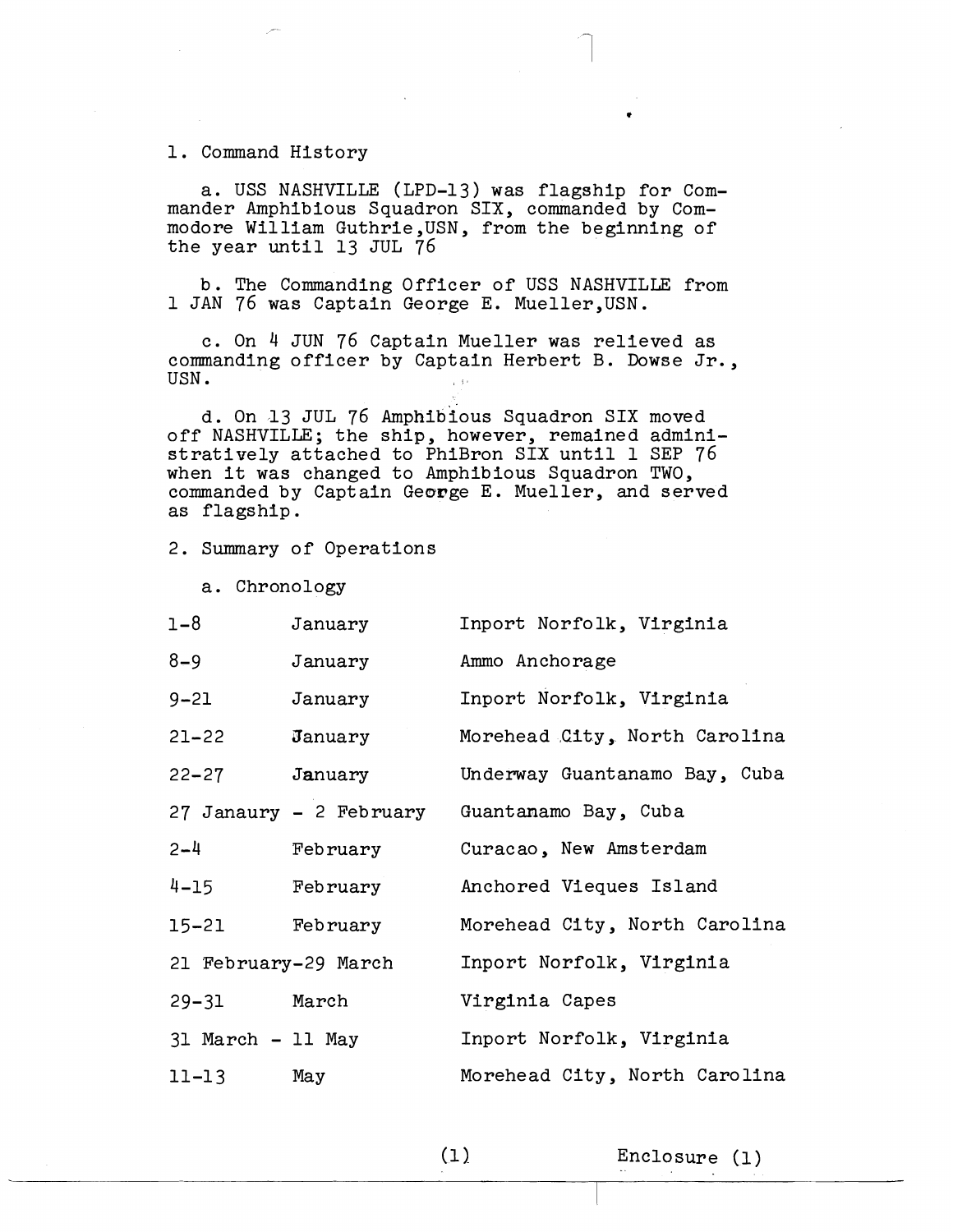| 13-21                | May       | Anchored Onslow Beach, North Carolina            |
|----------------------|-----------|--------------------------------------------------|
| $21 - 23$            | May       | Underway Norfolk, Virginia                       |
| $23$ May $-$ 4 June  |           | Inport Norfolk, Virginia                         |
| $4 - 6$              | June      | Ammo Anchorage                                   |
| $6 - 9$              | June      | Inport Norfolk, Virginia                         |
| $9 - 15$             | June      | Underway San Juan Area                           |
| 15-19                | June      | Anchored Vieques Island                          |
| 19-21                | June      | Pierside Roosevelt Roads, Puerto Rico            |
| $21 - 25$            | June      | Pierside Vieques Island                          |
| $25 - 28$            | June      | Anchored Roosevelt Roads, Puerto Rico            |
| $28$ June - $3$ July |           | Underway New York Harbor                         |
| $3 - 4$              | July      | International Naval Review                       |
| $4 - 7$              | July      | Moored Bayonne, New Jersey                       |
| 7-12                 | July      | Underway Norfolk, Virginia                       |
| 12-19                | July      | Inport Norfolk, Virginia                         |
| 19-24                | July      | Anchored Onslow Beach, North Carolina            |
| 24 July - 31 August  |           | Inport Norfolk, Virginia                         |
|                      |           | 31 August - 15 September Underway North Atlantic |
| 15                   | September | Anchored Scapa Flow, United Kingdom              |
|                      |           | Underway Same Day                                |
| 15–17                | September | Underway                                         |
| 17-19                | September | Anchåred Orlandsbutke, Norway                    |
| 19-20                | September | Underway                                         |
| $20 - 24$            | September | Anchored Namsenfjorden, Norway                   |
| 24–26                | September | Anchored Lyngsfjord, Norway                      |
| $26 - 29$            | September | Underway Oslo, Norway                            |
|                      |           |                                                  |

 $\mathcal{L}^{\text{max}}$ 

 $\overline{a}$ 

 $(2)$  Enclosure  $(1)$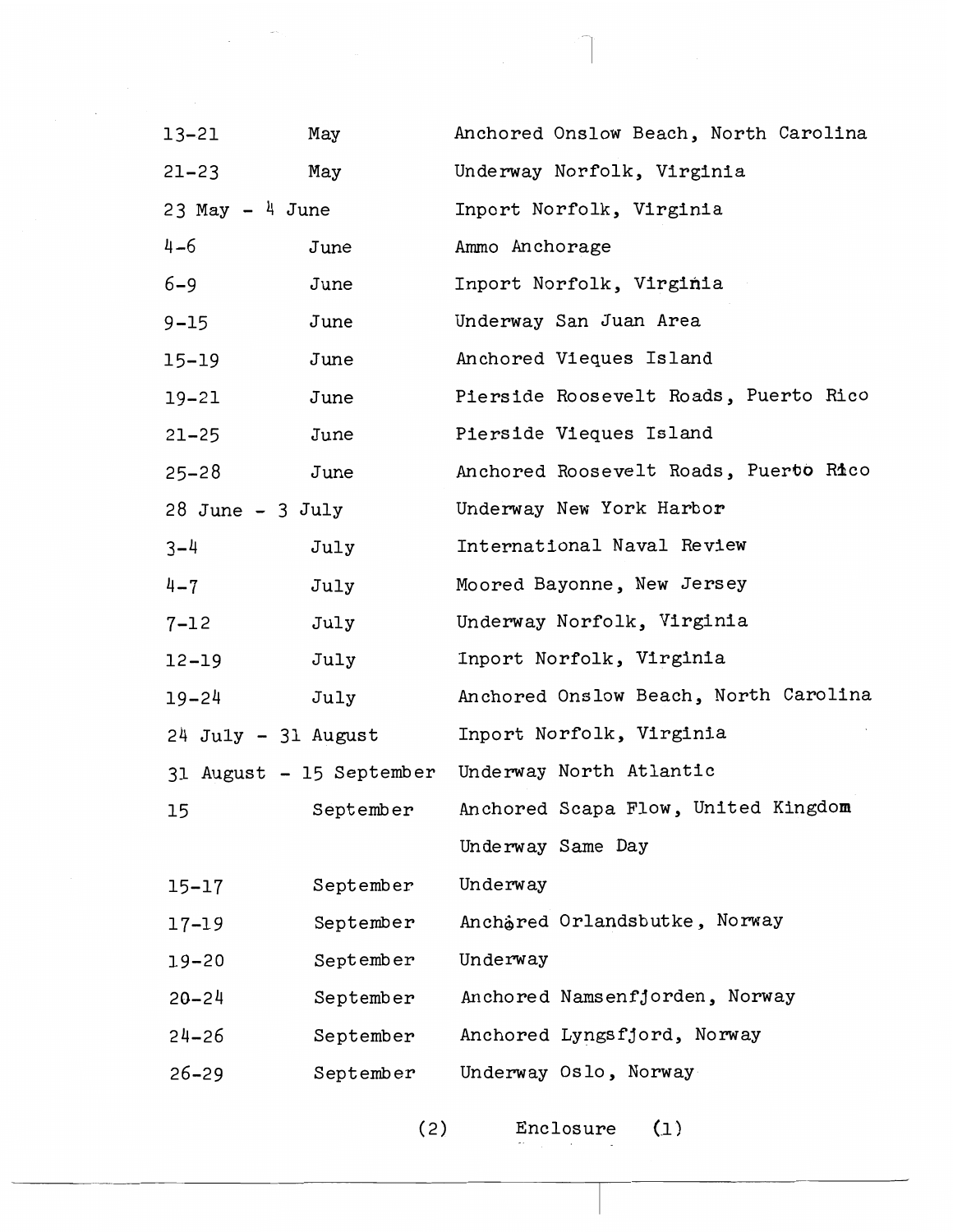| 29 September - 4 October Inport Oslo, Norway |  |  |  |
|----------------------------------------------|--|--|--|
|                                              |  |  |  |

| $4 - 5$                | October                    | Underway Copenhagen, Denmark       |
|------------------------|----------------------------|------------------------------------|
| $5 - 9$                | October                    | Inport Copenhagen, Denmark         |
| $9 - 12$               | October                    | Anchored Nymiddegab Bevel, Denmark |
| $12 - 14$              | October                    | Underway                           |
| $14 - 19$              | Oetober                    | Anchored Esbierg, Denmark          |
| $19 - 21$              | October                    | Inport Rotterdam, Netherlands      |
| $21 - 22$              | October                    | Underway Kiel, Germany             |
| $22 - 27$              | October                    | Inport Kiel, Germany               |
| 27 October-10 November |                            | Underway Norfolk, Virginia         |
| $10 - 29$              | November                   | Inport Norfolk, Virginia           |
|                        | 29 November - $4$ December | Virginia Capes                     |
| $4 - 31$               | December                   | Inport Norfolk, Virginia           |

<sup>b</sup>. Narrative.

NASHVILLE'S 1976 year started off pierside in Norfolk from 1-8 January. On the morning of the eighth, NASHVILLE got underway for Hampton Roads Ammo Anchorage. After a short trip, and once anchored, we began the slow, cautious process of onloadfng ammunition. After staying overnight and completing the load the following day, the ship returned to Norfolk. The following days were spent preparing for the upcoming Caribbean cruise. The week of 12 January was a busy one with the pre-sail conference held at the Anti-Submarine Warfare Training Center at the Destroyer and Submarine Base in Nor8olk. This week gave the ships of Amphibious Squadron SIX a chance to simulate operating together, and a general sched $\div$ ule of operations to be conducted in the Caribbean. NASHVILLE entered Morehead City, N. C. the morning of 22 January (picking up Marines and their equipment) and sailed the same day to Guant anamo Bay, Cuba. Various types of training were conducted during the five-day transit. After a few days of operations in the Guantanamo Bay area, the ship headed south for liberty in Curacao, New Amsterdam. The crew enjoyed two days' liberty at this beautiful Dutch port. It was then underway on 4 February for Vieques Island and amphibious training. Invaluable operations were conducted between  $4 - 14$  February, including

 $(3)$ 

Enclosure (1)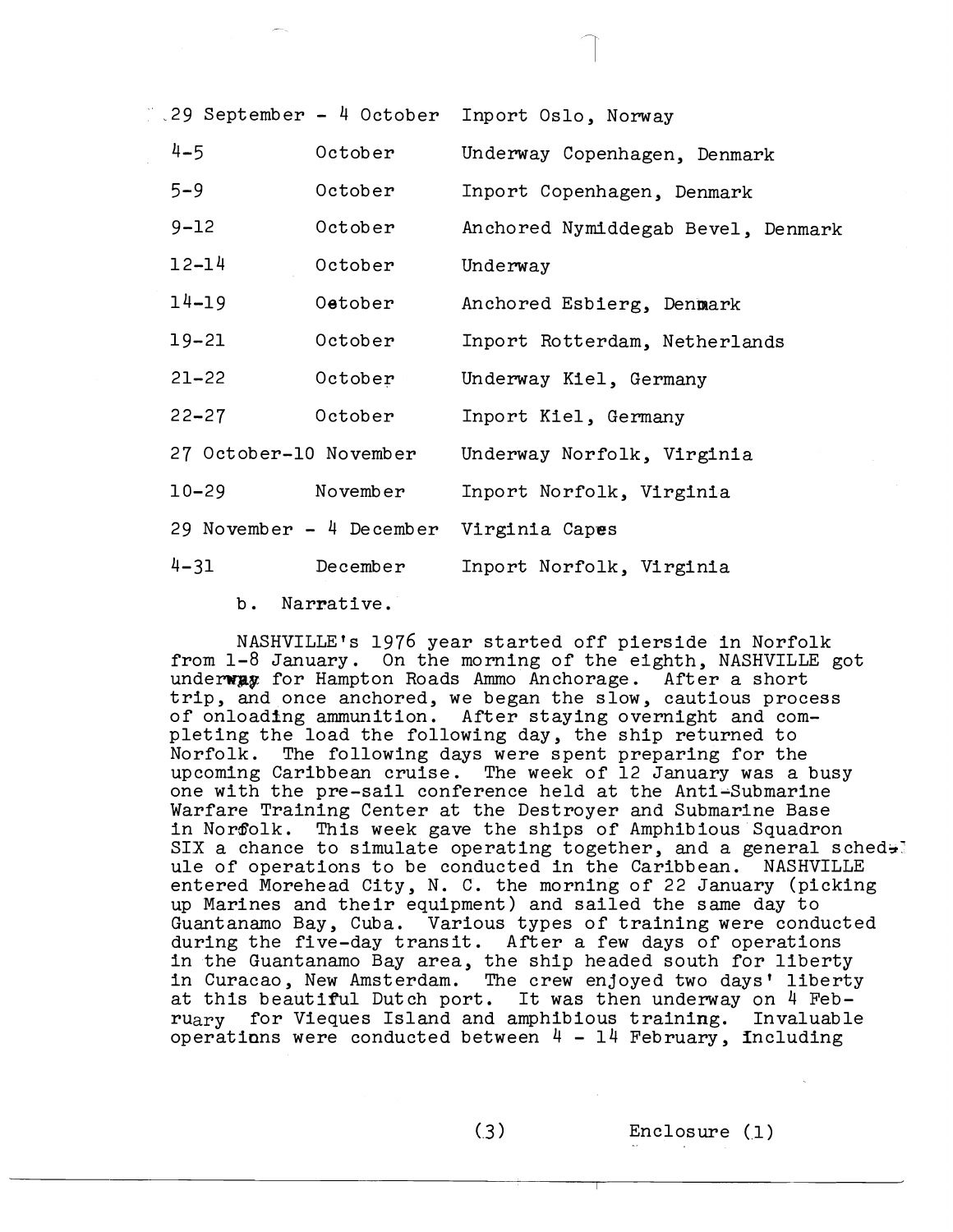operation "Rum Punch". A few short trips to the Naval Base, Roosevelt Roads, were also included in this time period. After close to one month of training operations, NASHVILLE left Roosevelt Roads on the evening of 15 February &or Morehead City. The ship pulled into Onslow Beach on 20 February to conduct an amphibious off load of embarked Marines, and later entered Morehead City to finish the equipment off load. The same day NASHVILLE left for Norfolk.

NASHVILLE remained pierside Norfolk from 21 February until 29 March. The ship got underway on 31 March for operations in the Virginia Capes Area. Then it was back to Norfolk on 1 April. From 1 April to 11 May, NASHVILLE remained in Norfolk. NASHVILLE got underway for exercise "Solid Shield"--a joint service exercise conducted annually off the coast of North Carolina and a good opportunity to practice our amphibious skills with the embarked Marines in a working situation. NASHVILLE returned to Norfolk on 29 May.

On 4 June Captain George E. Mueller was relieved by Captain Herbert B. Dowse Jr., USN, as Commanding Officer. Captain Mueller's new assigmnt was as Commander Amphibious Squadron TWO. On 9 June NASHVILLE steamed from Chesapeake Bay to Morehead City to onload Marines. The ship left the evening of 14 June for Vieques Island and arrived the following day. While in the Vieques area the ship conducted amphibious operations with visits to Roosevelt Roads until 28 June.

NASHVILLE headed for New York Harbor and the International Naval Review. The ship reached the harbor on 3 July along with the ships from many nations to help celebrate America's 200th birthday. President Gerald Ford visited the ship on the afternoon of the Fourth to review the  $Tall$  Ships. NASHVILLE remained in New York until 7 July when it left for Norfolk, via Morehead<br>City. NASHVILLE remained in Norfolk from 12-19 July, then NASHVILLE remained in Norfolk from 12-19 July, then back to Onslow Beach for one week of amphibious training. Upon returning to Norfolk, the crew welcomed the upcoming one month inport period commencing 24 July. The ship sponsored a dependent's cruise in mid-July.

On 31 August NASHVILLE was underway for the North Atlantic Ocean, stopping at Morehead City to load Marines and BLT 1/8. After two weeks of training, enroute, the ship anchored at Scapa Flow, U.K., on 15 September. The pre-sail conference was held the same day. **Tt** was then underway for exercise "Teamwork '76"--a large-scale NATO exercise conducted in the North Sea, climaxed by an amphibious landing in Namsos Fjord, Norway. The beginning of October brought liberty at Oslo, Norway. The ship spent five days at the Norwegian capital.

(4) Enclosure (1)